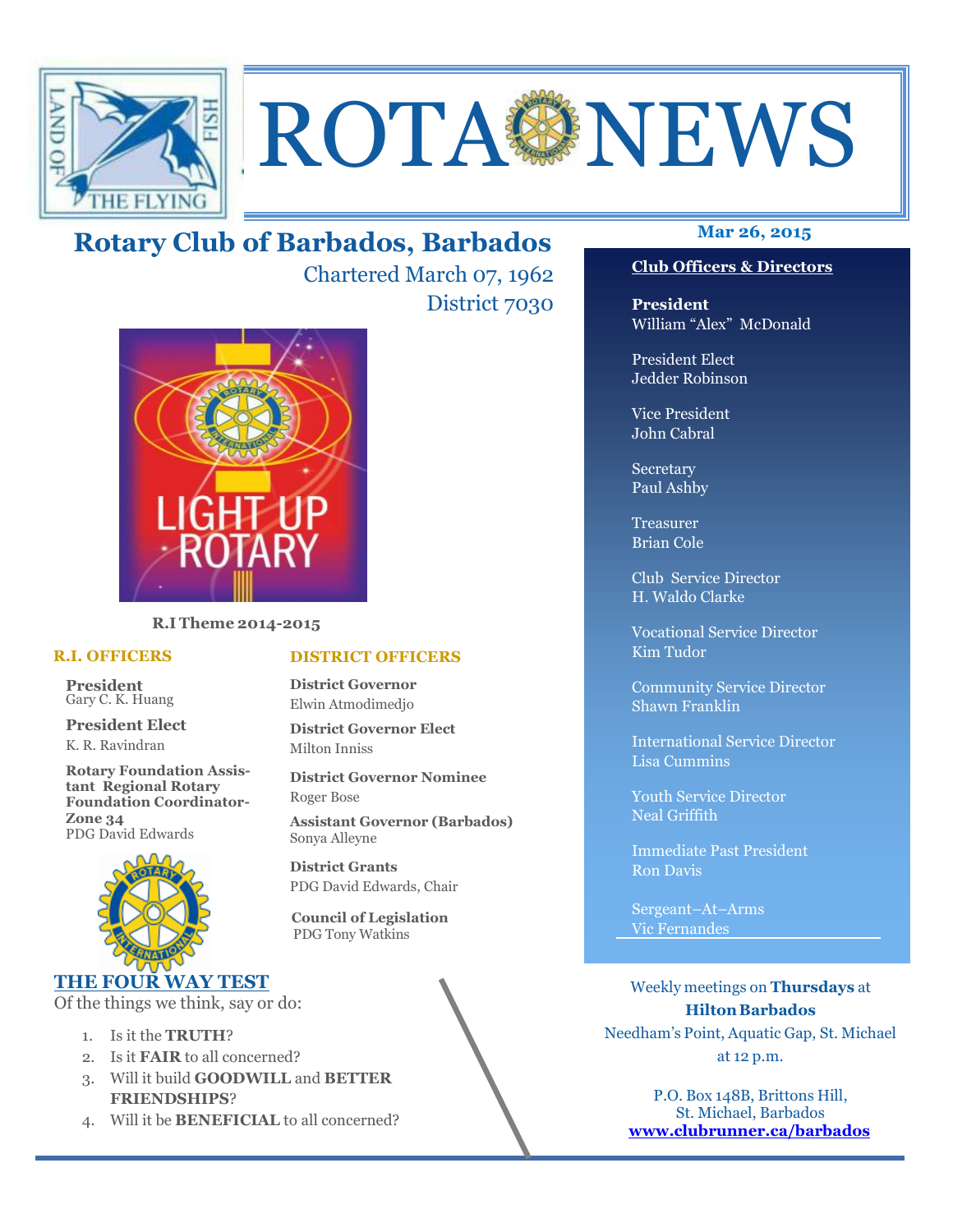#### **THE ROTARY CLUB OF BARBADOS WELCOMES ALL VISITING ROTARIANS AND GUESTS**

#### March - Literacy Month

**Today is a Fellowship Meeting. Members have been again encouraged to read a book, bring a book to give, lend or exchange.** 

#### **Our Greeters are Past Secretary Clifford Clarke and Past Director Scott Oran**



**Past Secretary Clifford Clarke** joined Rotary on March 24, 1994. His Classification is - Fire Service. He was introduced by former Chief Fire Officer St. Clair "Clarrie" Clarke.

He is the long Standing Chair of Safety & CPR a position he has held from 1996-2006 and 2010 – present.

He served out the term of Director of Community Service for the year 1997-98 when the substantive holder Tom Robitaille was re-posted

overseas. He has served as Chairman Children's Homes 1998-99 and as Secretary for 2006-07 on the Board chaired by President Michael.

**Past Director Scott Oran** joined the Rotary Club of Barbados on July 10, 1989. His Classification is - Aluminium Industry – Manufacturing.



Scott served as Director Club Service for 2006-07, Chairman – Club Liaison 2004- 06 and Vocational Service Subcommittee:-2012-13

He also served on a number of committees including Public Relations 2004- 2006,

Fellowship 2007-2010, Fund Raising 2006-07 and 2009-10, -RYLA/MUNA 2011-12, Vocational Service 2013-14 and currently serves on the Fund Raising, Environment and Vocational Services Committees.

For his contribution to the community, Scott was awarded a Paul Harris Fellowship in 20014 and 1 Sapphire in 2014.



#### **HIGHLIGHTS OF THE FEL-LOWSHIP MEETING HELD ON MARCH 19, 2015**

**Past President Andrew presents from his anthology of literary works - Poetic Imprints, two days before World Poetry Day on March 21, 2015** 

**In November 1999, UNESCO designated World Poetry Day to be held on March 21 each year. The organi**zation recognized the important **role of poetry in the arts and in** 

poetry recitals, as well as strengthening the association between poetcultures throughout the world and over time. It also wanted the day to **promote the efforts of small publishers with regard to publishing poet**ry. The day also focused on promoting a return to the oral tradition of ry and other forms of expression, such as dance, music, and painting.

#### **HIGHLIGHTS OF THE FELLOWSHIP MEETING HELD ON MARCH 19, 2015**

#### Guest Speaker - Poetic Imprints - Foreword (in part) – Dr. **Elizabeth Best**

The voice speaking from the pages of this anthology is one of gentle protest, positive assertion and quiet humour. This much needed voice makes itself heard above the cacophonous noises of the modern Barbadian society that is daily bombarded by numerous accents, each touting a different philosophy, lauding some new messiah or promoting some foreign cure for local ills. Andrew Bynooe's poetic voice arrests your attention, holds it and sobers you against your will. You never quite recover from the impact, for it leaves an indelible imprint – you remember.

Maybe the effect is so immediate you realize that what he has said is what you have always known but probably had never quite been able to voice yourself.

The poems in this collection, **Poetic Imprints,** are robust enough to withstand such analysis and not lose their appeal. In fact, such analysis allows one to see them as being not as simple and straight forward as they might appear to be after a cursory reading. Each of these poems is a gem of thought, this anthology is a veritable treasure chest.

*Dr. Elizabeth Best Teaches English at Harrison's College, Barbados and is herself a poet. 1999-11-11* 

**PP Andrew delivered of himself a number of poems; which**  included "Impressions of" England, Horatio Nelson of Tra**falgar at Bridgetown, History—Grandson, Golf , The South African Immorality Act, Nothing lasts forever and The Pig which was overwhelmingly received.** 

The Pig

THE PIG. AS THEY RESPOND<br>TO ONE ANOTHER OR TO ME<br>IN THEIR CWN LANGUAGE PS-PS-ROB, ROOM AS DIEN PATIT.<br>In the Corner OF THEIR CIVIL REN FLOR ROK RICH PLOM PLOW MUSH<br>A THEY SHAKE THE FLIES<br>FROM TREIR GARS<br>IM THEIR OWN STYLE SQUI NEE SQUI NEE SQUILE<br>AS THEY ROLL AROUND AND VALLO **DAMINES ON THE FLOCK.** NO WONDER PIG THAT PORK IN 2017

Uhmggh, Uhmggh, Uhmggh As they respond To one another Or to me In their own language

Pis,-pis, plop, plooph As they put it In the corner Of their own pen

Flop, flop, flop As they shake the flies From their ears In their own style

Squinke, squinke squlk As they roll around and wallow In the soft Darkness on the floor

No wonder pig That pork is so sweet Full of all that is earthly Jowly rich meat

#### **MEETING DETAILS - Thursday March 19 SAA - PP Vic Fernandes**

- **Attendance 50%**
- **Raffle \$151.05**
- **Winner PP Lionel A. Moe**
- **Fines \$197.00**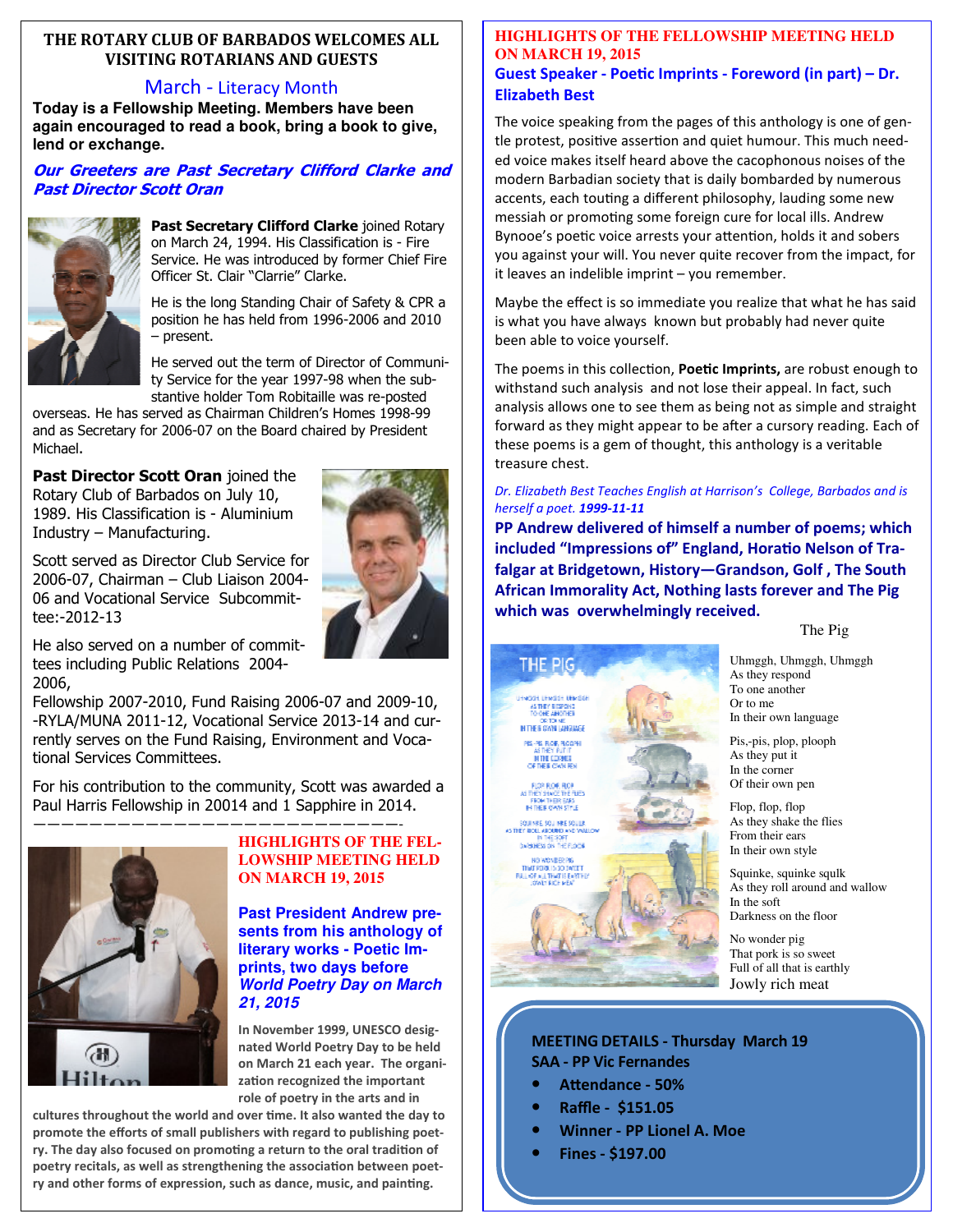#### **No child should have to suffer from polio**  Posted on **March 19, 2015** by **Rotary International** By Isabelli Fontana



As a Rotary polio ambassador, I'm currently in India, participating in our vaccination program. I think everyone should have the best start in life, so as a mother, I made sure my two sons received the vaccine against polio.

The story of Rotary's fight against polio is inspiring, and it always gives me hope to see the impact of Rotary's work when I travel. For me, beauty is anything that makes you happy. The work of Rotary and health workers is certainly beautiful.

I can see the happiness in the faces of 500 schoolchil-

dren when I visited their school in Uttar Pradesh. I also saw happiness in the eyes of the health workers who helped India become polio-free last year. I helped to vaccinate children as part of my visit. It's so simple really - two drops to prevent a lifetime of suffering.

But I also felt sadness when I toured St. Stephen's Hospital in New Delhi, the only place in India with a special ward to treat children suffering from the terrible effects of polio, before the disease was controlled.

No child should have to suffer from a preventable disease, and seeing the children in St. Stephen's reminded me that the fight is not over.

It gives me great pride to know that the next Rotary Convention is in São Paulo where I live. I hope all the Rotary members visiting enjoy my wonderful country. I also hope they'll join me in doing all they can to end polio. I want every mother to know that her children can have a beautiful, healthy life.

Learn how you can help us end polio Give to end polio now Register for the convention in São Paulo

#### **World water day was celebrated on March 22**

———————————————————————————

Determined to deliver clean water amid bloody civil war in South Sudan



*Nearly 14,000 people in remote mountain villages in Eastern Equatoria, South Sudan, will have clean water thanks to a \$47,000 Rotary Foundation global grant sponsored by the Rotary Clubs of Wausau, Wisconsin, USA, and Juba, South Sudan.* 

*Photo Credit: Courtesy of Sudan Community Development Fund* 

Despite almost impassable terrain and the outbreak of a violent civil war, Rotary clubs in South Sudan and Wisconsin, USA, are determined to **bring clean water** to one of the most remote areas of the East African country.

The Rotary Clubs of Wausau, Wisconsin, USA, and Juba, South Sudan, are developing a sustainable source of water for 10 rural mountainous villages in Tennet Boma, Eastern Equatoria. The two clubs secured a \$47,000 Rotary Foundation global grant to drill a deep borehole and install solar-powered water pumps, a 5,000 gallon reservoir, and six to 10 spigots. The water source will benefit almost 14,000 people.

Read the full article by *By Ryan Hyland, Rotary News, 20-Mar-2015* 

**Rotary Global History Fellowship (RGHF)**- Mar 14, 2015 See the home of Paul and Jean Harris at http:// www.comelybank.org, a service of Rotary Global History Fellowship. Find all histories at http://www.historysearch.org # HistoryMatters

———————————————————————————————————————————————————————————-

Model United Nations in Trinidad & Tobago





Delegates on the job Delegates the DGE Milton

Queens College Student Miss Nia Marshall and Christ Church Foundation student Mr. Eliah Tull emerged as the chosen delegates to represent Barbados at the Model United Nations in Port of Spain Trinidad and Tobago on Saturday March 07th. In the finale of the Rotary/UNDP MUN, now in its third year in Barbados, over thirty-five students represented a wide cross section of countries in the United Nations. Debating resolutions on Biological Diversity and Human Trafficking students demonstrated skills in international relations, diplomacy, conflict resolution, public speaking and alliance building.

In an opening ceremony which attracted members of the Diplomatic Community, the Barbados Cadet Corp treated attendees to a well executed flag raising ceremony and parade. Featured speaker Minister of Foreign Affairs and Foreign Trade Senator Maxine McClean once more pledged full support for the initiative and urged students to take full advantage of the exposure. Her sentiments were shared by UNDP Head in Barbados Mr. Stephen O'Malley who expressed his appreciation to the Rotary Club for continuing to share the journey with the UNDP and the UN system more widely.

Over the weekend of March 20-21, MUN 2015 drew to a close. Delegates Nia Marshall and Eliah Tull travelled to Port of Spain as the delegation representing Barbados. They performed admirably and were among the strongest delegations in the session. Trinidad does not have a competition or an eventual winner but of course our students are always winners in our eyes!

While our delegates were in Port of Spain, the other MUN students along with Rotarians and UNDP representatives wrapped up MUN 2015 with a field trip to the Bellairs Research Institute and Folkestone Marine Park and Reserve. Over the course of six weeks of training, they were exposed to the issues of biological diversity and its relevance to small island developing states.

This field trip was designed to be the practical application of their new knowledge. They benefited from a presentation from Ms. Susan Mahon, Academic and Managing Director of the Institute on the work being done there, had a tour of the facility and had an opportunity to interact with visiting students from the Massachusetts Institute of Technology (MIT) who were working on the mathematics of game playing. Finally, we took to the water for a glass bottom boat tour and were able to explore the under water biodiversity in the Reserve. Species of coral, fish, coastal erosion and preservation, sea wave action and underwater shipwrecks formed part of the new knowledge shared with students and attendees.

MUN 2015 has definitely been the largest and most expansive MUN to date and it continues to grow! *PEE Lisa Cummins —————————————————————————————-* 

*Coming soon, another Profile In Community Service !*